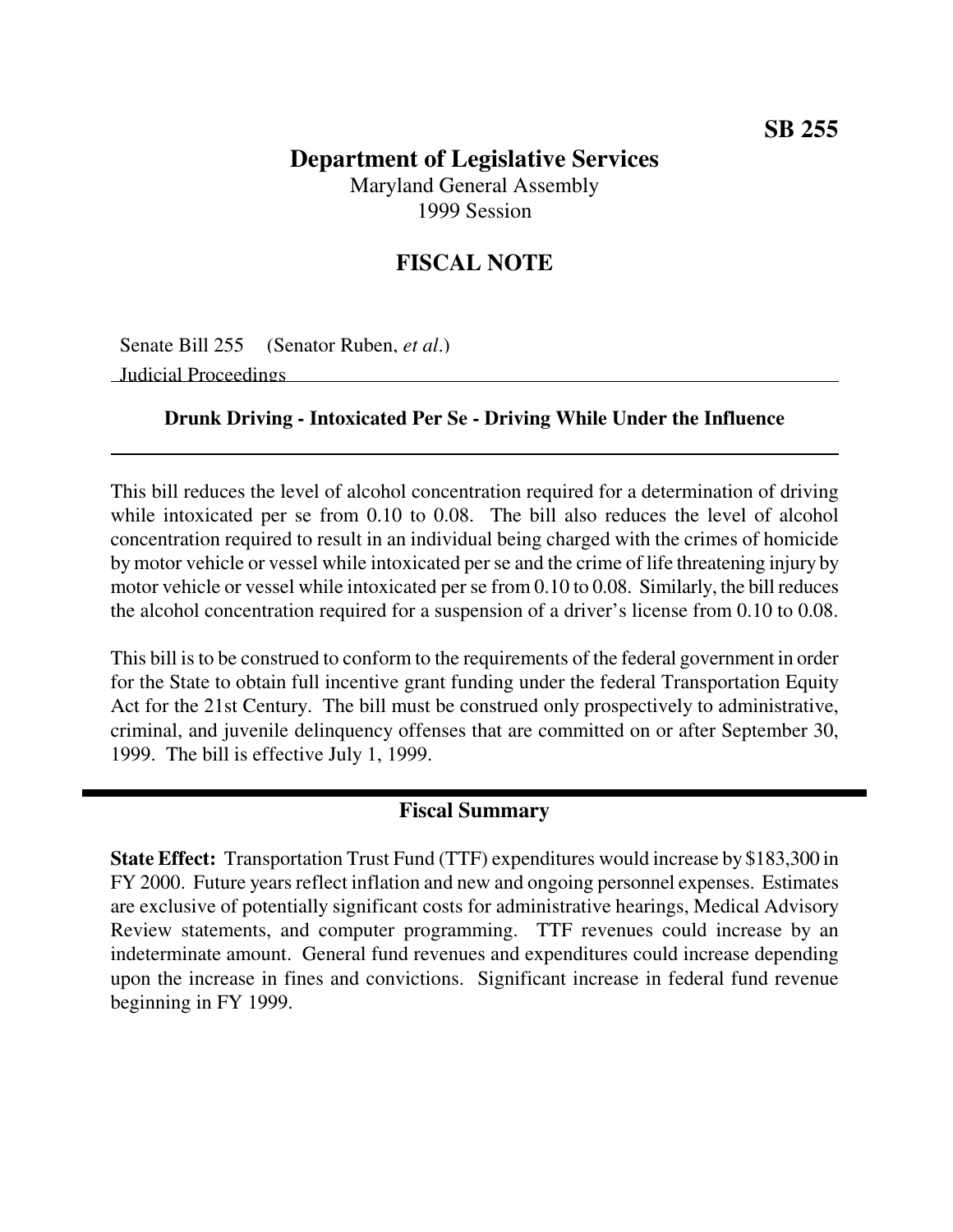| (in dollars)           | FY 2000     | FY 2001     | FY 2002     | FY 2003     | FY 2004     |
|------------------------|-------------|-------------|-------------|-------------|-------------|
| <b>SF Revenues</b>     |             |             |             |             |             |
| FF Revenues            | -           |             |             |             |             |
| <b>SF Expenditures</b> | \$183,300   | \$195,700   | \$198,100   | \$205,400   | \$213,000   |
| Net Effect             | (\$183,300) | (\$195,700) | (\$198,100) | (\$205,400) | (\$213,000) |

Note: () = decrease; GF = general funds; FF = federal funds; SF = special funds; - = indeterminate effect

**Local Effect:** Revenues and expenditures could increase depending on the number of additional fines and convictions imposed.

**Small Business Effect:** None.

## **Fiscal Analysis**

#### **State Revenues:**

#### *Federal Funds*

The federal government provides incentive grants for states that adopt a .08 blood alcohol concentration (BAC) as the legal standard for a drunk driving offense. The Transportation Equity Act for the 21st Century (TEA-21) provides \$500 million in incentive grants over the 6-year program period beginning in fiscal 1998. The incentive grant is based upon the proportion of funds allocated to each eligible state under the federal State and Community Safety Grant Program. Grants under the State and Community Safety Grant Program are disbursed based on a formula of each state's population and road miles. Maryland receives approximately 2% of total program funding.

Currently, 15 states have enacted and are enforcing a .08 BAC level as the legal standard for driving while intoxicated. The following chart details Maryland's share of the incentive program should Maryland become the 16th state to adopt the .08 standard.

| <b>Maryland's Projected Share of TEA-21 Incentive Grants</b><br><b>With 16 States Complying</b><br>(in millions) |      |             |             |             |             |
|------------------------------------------------------------------------------------------------------------------|------|-------------|-------------|-------------|-------------|
| 1998                                                                                                             | 1999 | <b>2000</b> | <b>2001</b> | <b>2002</b> | <b>2003</b> |
| \$2.3                                                                                                            | S2.7 | \$3.3       | \$3.8       | \$4.2       | \$4.6       |

These estimates are based on only 16 states complying with the federal standard. As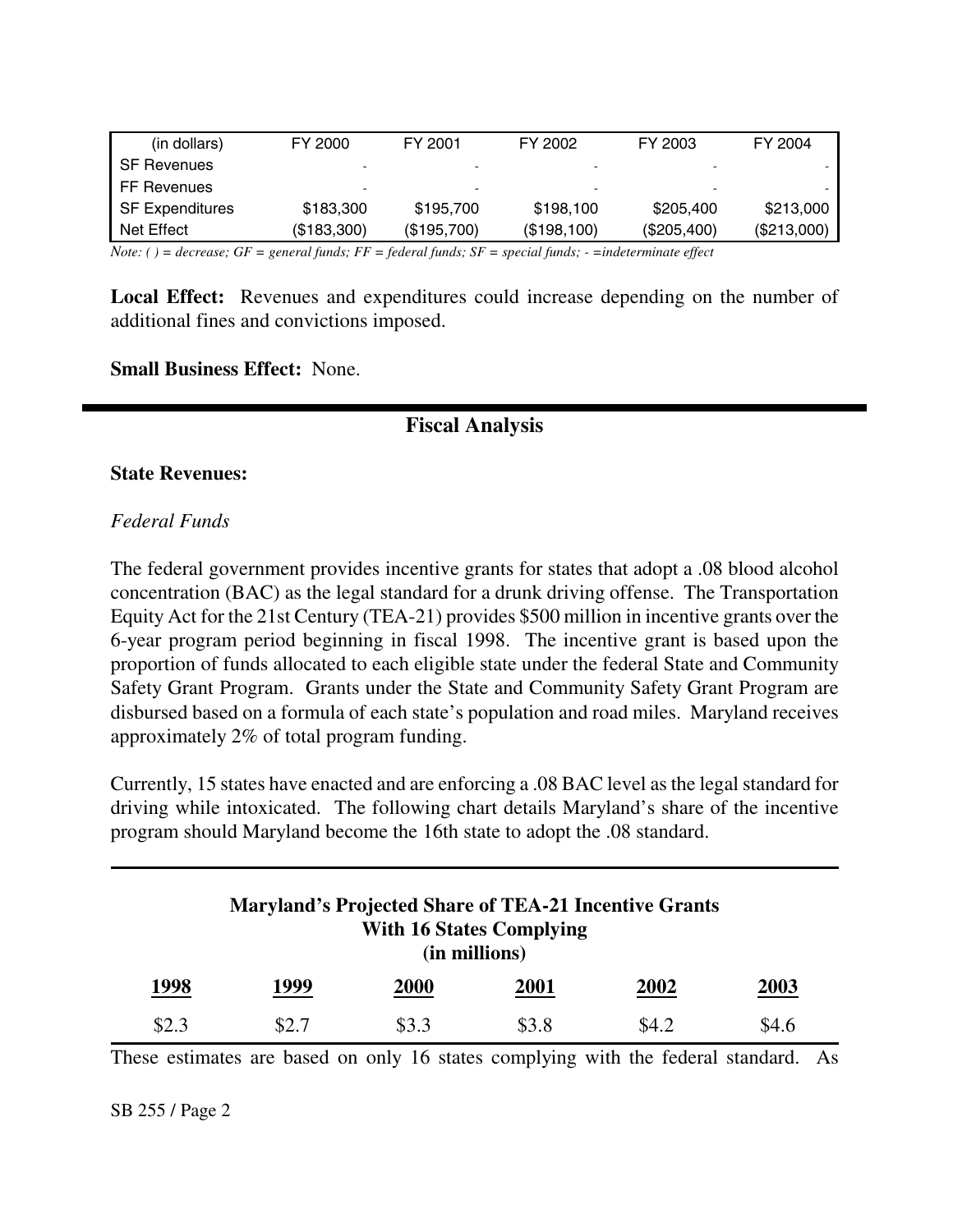additional states adopt the new standard, Maryland's share of the program would decrease. If all states were to comply, Maryland's grant would simply be 2% of the total available funding, or \$1.3 million in fiscal 1999.

Maryland has forgone the grant for 1998. However, because this bill becomes effective prior to the end of federal fiscal 1999, Maryland would be eligible for the grants beginning in 1999.

### *Special Funds*

The bill is expected to increase the number of driver's license suspensions and revocations. For a revocation, the Motor Vehicle Administration (MVA) collects a \$15 filing fee for an application to reinstate a license plus \$60 for the reinstatement on an alcohol or drug-related driving offense. An additional \$30 fee is assessed to produce the new license. Further, the MVA imposes a fee of \$20 to reissue a license after an alcohol or drug-related suspension. TTF revenues could increase in future years depending upon the number of reinstatements.

### *General Funds*

The bill will increase the number of individuals charged with driving while intoxicated. General fund revenues could increase under the monetary penalty provision for those cases heard in the District Court, depending upon the number of convictions and fines imposed. Furthermore, it is expected that the bill will significantly increase the requests for administrative hearings. The Office of Administrative Hearings imposes a \$15 fee for each case.

**State Expenditures:** In fiscal 1998 the MVA processed 3,263 suspensions for individuals convicted of driving while under the influence and who fell into the BAC range of .08 to .10. Under the bill these individuals would be subject to the stricter penalties imposed on those convicted of driving while intoxicated, including a revocation of driving privileges.

Accordingly, Transportation Trust Fund expenditures could increase by an estimated \$183,300 in fiscal 2000, which accounts for a 90-day start-up delay. This estimate reflects the cost of hiring 1 customer service representative, 2 administrative specialists, and 1 docket specialist. These employees will be responsible for a variety of duties including processing revocations, preparing cases for administrative hearings, and preparing files for presentation to the Medical Advisory Review Board. It includes salaries, fringe benefits, one-time startup costs, and ongoing operating expenses. An additional one-time cost of \$74,400 would be required to reprint forms to reflect the bill's changes.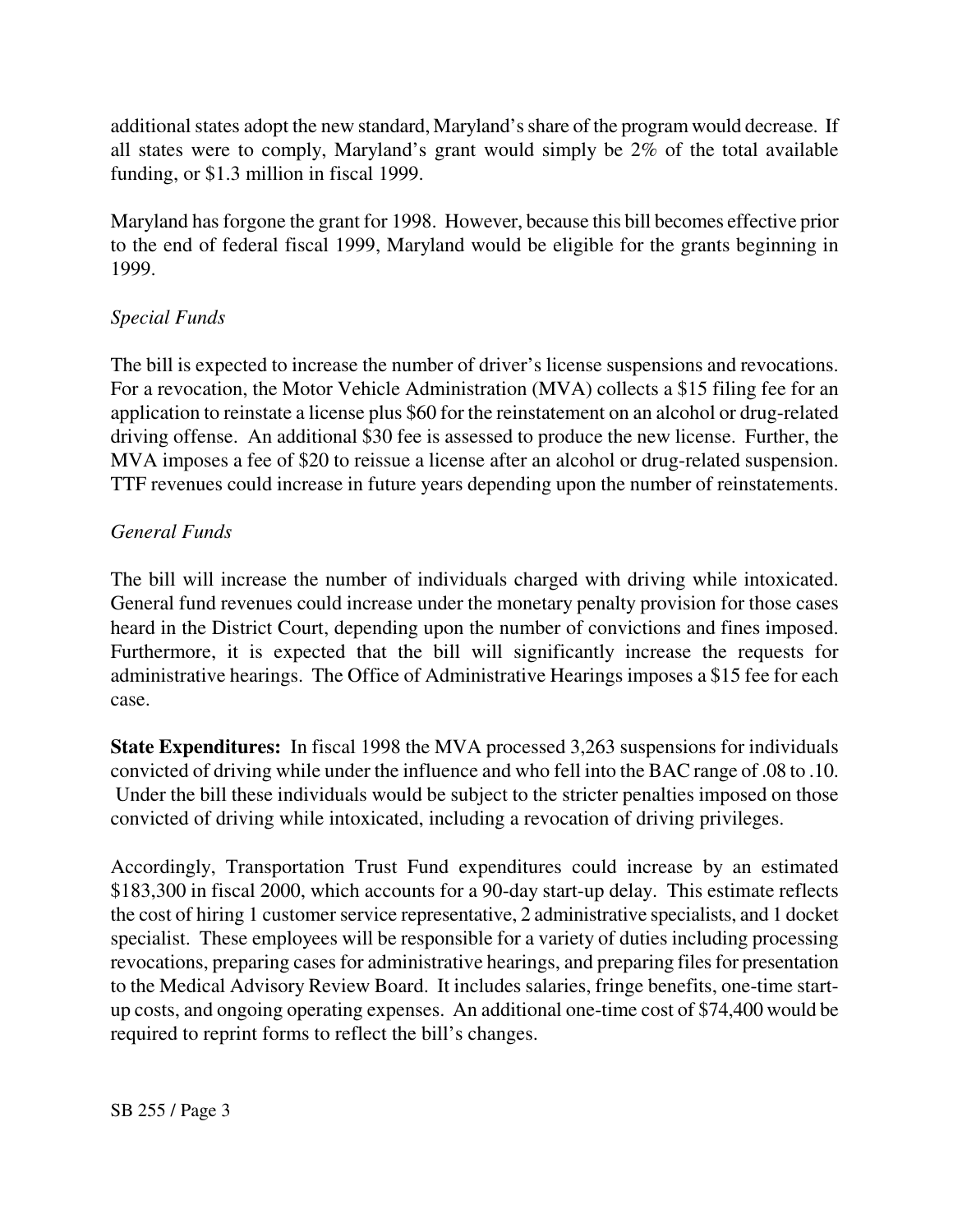| <b>Total FY 2000 TTF Expenditures</b> | \$183,300 |
|---------------------------------------|-----------|
| <b>Operating Expenses</b>             | 15,400    |
| One-time Expenses                     | 74,400    |
| Salaries and Fringe Benefits          | \$93,500  |

Because there will be an increase in revocations beginning with the effective date of this bill, the number of applications for license reinstatements will increase in the future. Based on the current volume of such requests and the anticipated increase, it is expected that the MVA will require 2 additional employees, 1 administrative specialist, and 1 clerk to process reinstatement applications beginning in fiscal 2001. The expense for the 2 employees, including salaries, fringe benefits, and operating expenses, would be \$68,400 in fiscal 2001.

Future year expenditures reflect (1) full salaries with 3.5% annual increases and 3% employee turnover; and (2) 1% annual increases in ongoing operating expenses.

It costs the MVA approximately \$88 in reimbursable funds to the Office of Administrative Hearings for each MVA hearing. It is expected that this bill will significantly increase the number of hearings requested, although the number of additional hearings that may be held to contest license suspensions and revocations is uncertain. To the extent that individuals with suspended and revoked licenses request hearings, TTF expenditures could increase. Similarly, all reinstatements concerning alcohol related offenses must be reviewed by the Medical Advisory Review Board. It costs the MVA \$100 for each hour of the board's service. On average, each reinstatement case needs one-half of an hour to process. Depending on the number of reinstatements, TTF revenues could increase.

The MVA advises that computer programming expenditures could increase by an estimated \$10,000 to modify its computer programs. The Department of Legislative Services (DLS) advises that if other legislation is passed requiring computer reprogramming changes, economies of scale could be realized. This would reduce computer programming costs associated with this bill and other legislation affecting the MVA system. Further, DLS advises that the increased computer expenditure is simply an estimate and the MVA may be able to handle the changes with either less money than it estimates or existing resources.

The bill will increase the number of individuals charged with driving while intoxicated. General fund expenditures could increase minimally due to more people being committed to a Division of Correction facility and increased payments to counties for reimbursement of inmate costs.